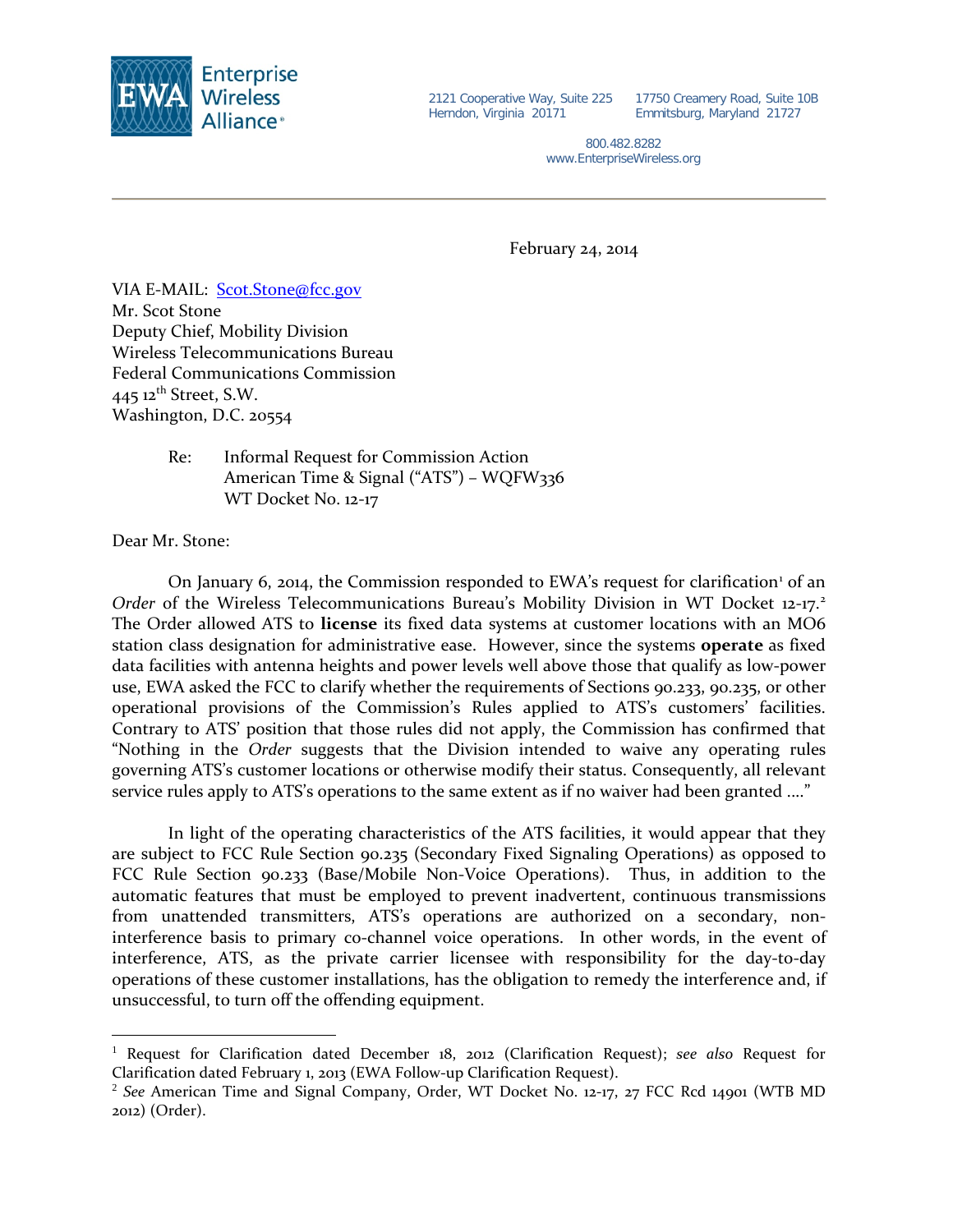So that Frequency Advisory Committees ("FACs") and co-channel licensees have accurate information regarding these systems for purposes of frequency selection and interference mitigation, it is critical that ATS's license reflects the correct emission designator for which its equipment is type-accepted. EWA notes that virtually every MO6 station listed on WQFW336 shows an "11K2F3E" emission designator, which indicates that the systems are utilizing analog voice equipment.<sup>[3](#page-1-0)</sup> This licensing error should be corrected<sup>[4](#page-1-1)</sup>. EWA requests the FCC to advise ATS to amend its license to reflect the proper data emission designator for its equipment. We are unsure whether that would be 11K2F1D, 11K2F2D, or a data emission designator that is unique to ATS's equipment FCC type-acceptance, but it certainly is not 11K2F3E.

We appreciate the opportunity to submit this Informal Request for Commission Action.

Sincerely. Mark E. Crosby

President/CEO [mark.crosby@enterprisewireless.org](mailto:mark.crosby@enterprisewireless.org)

MEC:

 $\overline{a}$ 

cc: James Koski, via e-mail: [jkoski@atsclock.com](mailto:jkoski@atsclock.com) Kenneth E. Hardman, Esq., via e-mail: [kenhardman.law@gmail.com](mailto:kenhardman.law@gmail.com)

<span id="page-1-0"></span><sup>&</sup>lt;sup>3</sup> Pursuant to FCC Rule Section 90.235, "Voice signaling will be permitted only in the Public Safety Pool."

<span id="page-1-1"></span><sup>4</sup> We are unsure which FCC-certified FAC ATS is utilizing to conduct its frequency coordination functions for these MO6 modifications, but that FAC has the obligation, consistent with its certification, to verify that the application data is complete, accurate and consistent with FCC rules. In light of the pleadings associated with this matter, it is surprising that the FAC in question seemingly did not question an emission designator that is inconsistent with ATS's description of its system, thereby potentially compromising the operation of co-channel voice operations.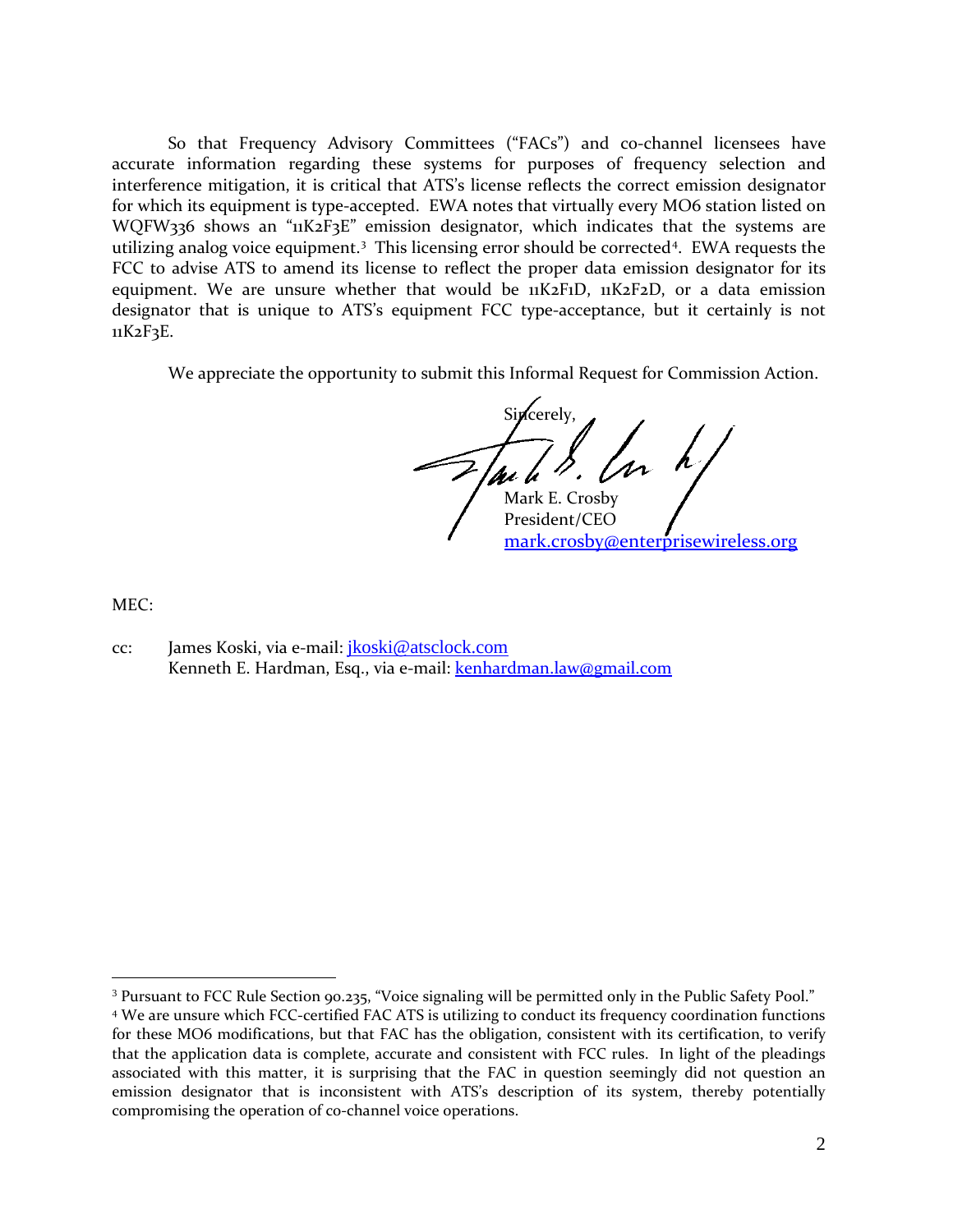# Your submission has been accepted

| ECFS-Filing-Receipt-<br>Confirmation number:<br>2014224734412                                                                                                                                                                                             |               |
|-----------------------------------------------------------------------------------------------------------------------------------------------------------------------------------------------------------------------------------------------------------|---------------|
| -Proceeding                                                                                                                                                                                                                                               |               |
| Name<br>Subject                                                                                                                                                                                                                                           |               |
| American Time & Signal Company<br>Request for Waiver To Permit Licensing<br>12-17<br>of Certain Fixed Transmitters as Mobile<br>Units                                                                                                                     |               |
| <b>Contact Info</b>                                                                                                                                                                                                                                       |               |
| Name of Filer: Enterprise Wireless Alliance                                                                                                                                                                                                               |               |
| Email Address: mark.crosby@enterprisewireless.org                                                                                                                                                                                                         |               |
| Attorney/Author Name: Mark Crosby                                                                                                                                                                                                                         |               |
| <b>Address</b>                                                                                                                                                                                                                                            |               |
| <b>Address For: Filer</b>                                                                                                                                                                                                                                 |               |
| Address Line 1: 2121 Cooperative Way                                                                                                                                                                                                                      |               |
| Address Line 2: Ste. 225                                                                                                                                                                                                                                  |               |
| City: Herndon                                                                                                                                                                                                                                             |               |
| State: VIRGINIA<br>Zip: 20171                                                                                                                                                                                                                             |               |
|                                                                                                                                                                                                                                                           |               |
| <b>Details</b>                                                                                                                                                                                                                                            |               |
| Type of Filing: LETTER                                                                                                                                                                                                                                    |               |
| -Docum <del>ent</del>                                                                                                                                                                                                                                     |               |
| (s)                                                                                                                                                                                                                                                       |               |
| <b>Custom Description</b><br>File Name                                                                                                                                                                                                                    | Size<br>90 KB |
| EWA Ltr re ATS Licenses.pdf                                                                                                                                                                                                                               |               |
| <b>Disclaimer</b>                                                                                                                                                                                                                                         |               |
| This confirmation verifies that ECFS has received and<br>accepted your filing. However, your filing will be rejected<br>by ECFS if it contains macros, passwords, redlining, read-<br>only formatting, a virus, or automated links to other<br>documents. |               |
| Filings are generally processed and made available for<br>online viewing within one business day of receipt. You<br>may use the link below to check on the status of your                                                                                 |               |
| filing:<br>http://apps.fcc.gov/ecfs/comment/confirm?<br>confirmation=2014224734412<br>For any problems please contact the Help Desk at 202-<br>418-0193.                                                                                                  |               |